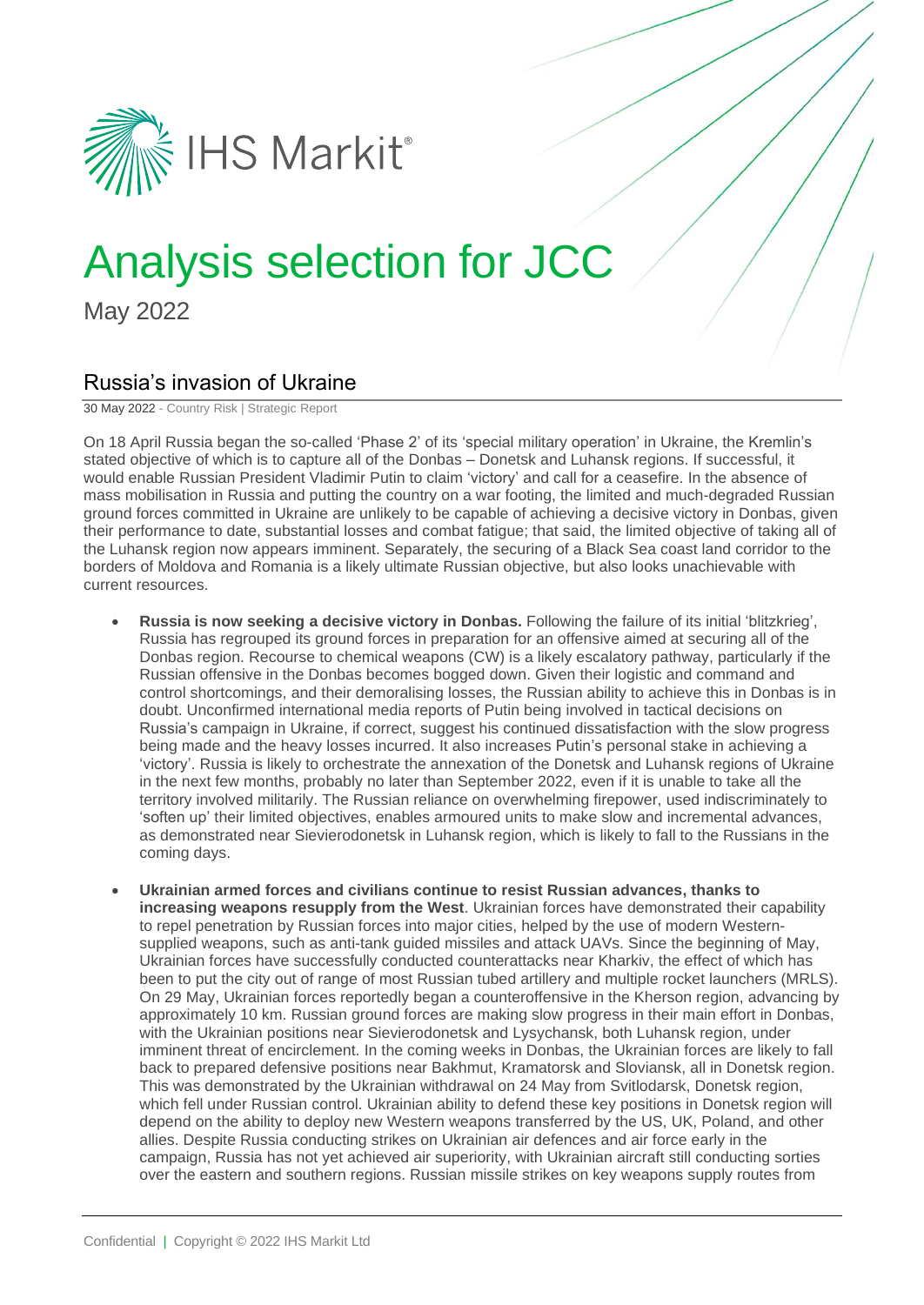NATO countries into western Ukraine have increased the risk of accidental strikes on NATO countries' territories, and/or killing NATO military personnel involved. The supply of potentially 'game-changing' advanced weapon systems, including long-range artillery and armour, to Ukraine has substantially increased since the security summit chaired by US Defense Secretary Lloyd Austin in Ramstein air base (Germany) on 26 April; however these weapons have not yet been deployed in the numbers needed to stop, still less push back, the Russian offensive in the Donbas.

- **The humanitarian situation is likely to deteriorate further in cities near the frontlines, with Russian forces using indiscriminate bombardment to terrorise the civilian population to force their surrender.** Mariupol is now under full control of Russian forces. Russian offers of 'humanitarian corridors' are, as already seen, likely to be part of this strategy, with Russian forces likely to open fire on civilians using supposedly safe routes. According to the United Nations High Commissioner for Refugees (UNHCR), as of 29 May, more than 6.8 million people have left Ukraine, mostly to EU neighbours (Poland, Hungary, Romania, and Slovakia) and Moldova. It is estimated that a further 10 million Ukrainians are displaced internally within the country.
- **Cargo risks across Ukraine are likely to remain severe, especially in eastern, southern, and northern regions affected by the fighting.** Since the Russian invasion of Ukraine in February, the Russian Navy has opened fire on several commercial vessels in the northwestern Black Sea and in the Sea of Azov, with at least 12 ships damaged and two ships sunk. The reported Ukrainian missile strike on Russia's *Moskva* cruiser on 13 April off the coast of Odesa region, which led to its subsequent sinking on 14 April, is a confirmation of high risk for marine assets. The continued Russian military operation against Ukraine, including potential Russian amphibious landings near Odesa, will further increase risks to commercial marine cargo in the northwestern Black Sea, both at ports and at sea. If amphibious operations develop, both Russian and Ukrainian forces are likely to be exchanging missiles and Russian naval infantry would attempt to take control of major Ukrainian seaports. That said, the sinking of the *Moskva* cruiser is likely to have reduced Russian appetite for an amphibious operation. Airspace over Ukraine is likely to remain closed for the time being. Risks to ground cargo are likely to be severe, especially in regions in the south, east, and north, where fighting continues.
- **The Russian military's use of force in taking over nuclear power plants (NPPs) in Ukraine represents an elevated risk of nuclear contamination.** TheZaporizhska NPP in Enerhodar has been under de-facto Russian control since early March. There is an elevated risk of deliberate or accidental incidents at any nuclear power plants affected by the fighting, leading to radioactive materials being released into the environment, and potentially across the region.
- **Both sides are currently committed to achieving mutually exclusive objectives, calculating that success on the battlefield will strengthen their position in any eventual negotiations.** Under pressure from the expenditure of 'blood and treasure', and the growing impact of more robust and wide-ranging sanctions than anticipated, modified Russian objectives are likely to include Kyiv's recognition of Russian sovereignty over Crimea and the likely incorporation of the two separatist entities in Donbas into Russia. For its part, the Ukrainian government rejects any settlement that would leave Russian forces in occupation of Ukraine's sovereign territory (it is unclear whether this would include Crimea). The impact of unprecedented Western sanctions on the Russian economy, likely to be expanded in the case of further Russian territorial gains in Ukraine, is also likely to have a moderating influence on the Russian position, especially over the three-month outlook. At the same time, a continued high-intensity but indecisive war of attrition in Donbas will increase the likelihood of Russia and Ukraine agreeing on temporary ceasefires, potentially leading to a stalemate 'frozen conflict', with some territories in Ukraine, especially in Donbas and the south, remaining under defacto Russian occupation.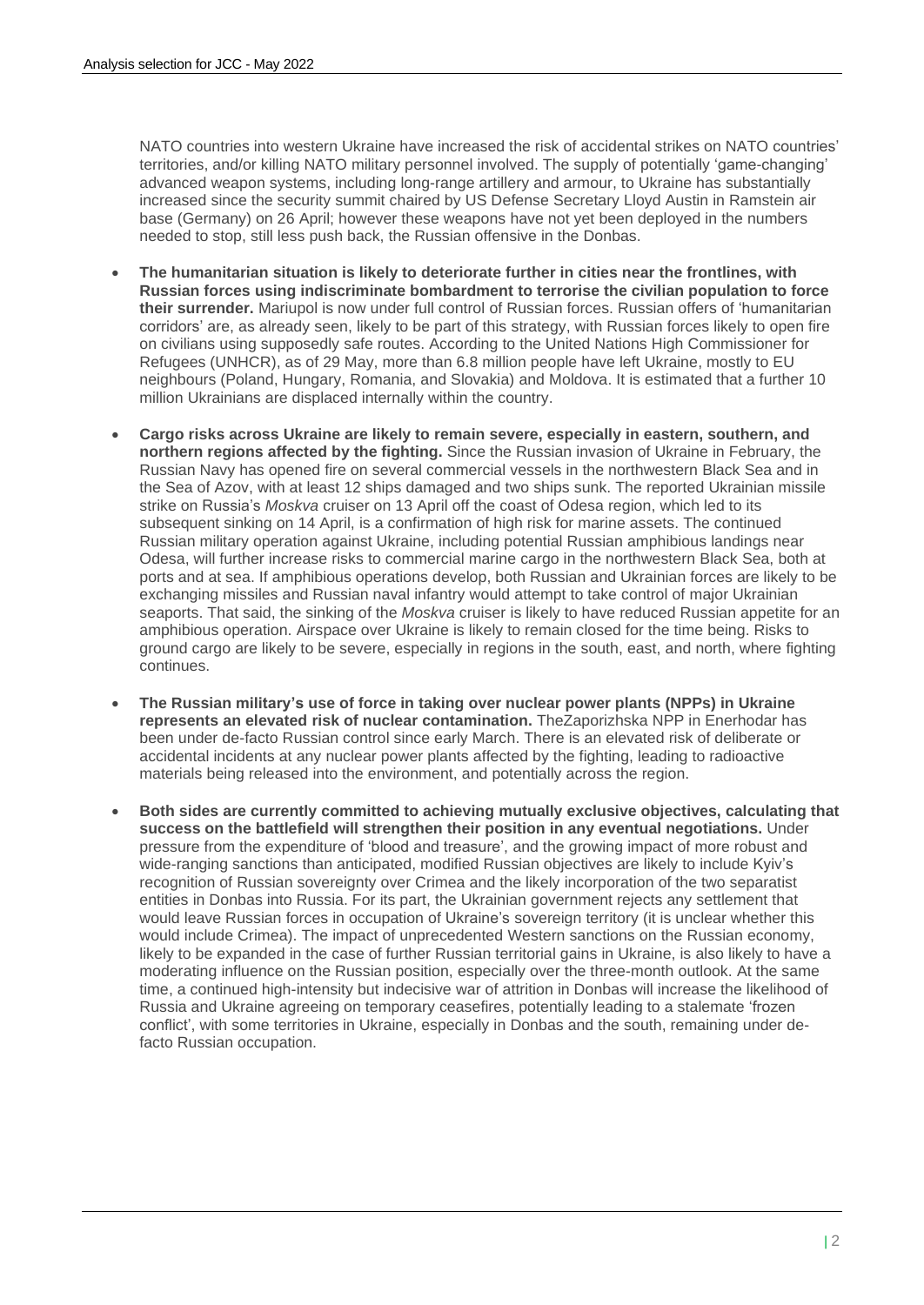## **Indicators of changing risk environment**

### **Increasing risk**

- If the estimated total of 60–70,000 Ukrainian forces in the Donbas conflict zone are cut off, this would prevent their redeployment, significantly restricting Ukraine's ability to fight a conventional war in other regions, including Kyiv and the south.
- If Russian forces manage to successfully advance from Popasna to Bakhmut and take Lyman, establishing bridgeheads across the Siverskyi Donets river, this would indicate near encirclement of Ukrainian forces in the Sivierodonetsk–Lysychansk area in the Donbas region.
- If reinforced Russian forces take or bypass Mykolaiv and capture the bridge or establish pontoon crossings across the Southern Buh river, this would increase the likelihood of Russia conducting ground and amphibious operations to capture Odesa.
- If Ukrainian armed forces conduct missile/air strikes or insurgent activity on Russian territory or in Crimea, this would elevate the scale and depth of punitive Russian strikes in Ukraine, including against civilian targets (activated 1 April).
- Leaked intelligence/commercial satellites showing additional formations in Russia's Central and Southern Military Districts preparing for additional heavy equipment to be moved by rail would most likely indicate their commitment to the campaign in Ukraine.
- Increased aircraft activity at airfields across the Russian border would indicate that Russian special forces and airborne units are preparing for new operations aimed at taking key airfields in areas currently outside their control for use as airheads through which 'heavy' forces can be air landed.
- Russian government warnings about alleged plans by Ukrainian forces planning to use CBRN weapons against Russian forces would indicate a growing likelihood of Russian forces using chemical weapons against both Ukrainian combatants and civilians.
- Resignation of senior Russian government or central bank officials further narrows in the short term the options for alternative internal views moderating the conduct of the war, but potentially creates a new internal political grouping to challenge Putin.
- If Russia conducts air or missile strikes on main roads and railways in western Ukraine, near the Polish and Romanian borders, which are used by Western allies to resupply Ukraine, the severity of Western responses to Russian actions will be further elevated, particularly if there are casualties among NATO personnel involved in transporting critical supplies.
- Further Russian allegations that Ukraine or the US are using sites in Ukraine to develop chemical or biological weapons would increase the likelihood of Russia using chemical weapons against either Ukrainian troop concentrations or, more likely, population centres.
- Reports of Russian mobilisation of reservists and/or of delays in demobilisation of conscripts would imply a renewed major offensive by reinforced and fresh ground forces, coupled with an intensification of targeting of population centres and civil infrastructure by long-range missiles and artillery.

## **Decreasing risk**

- Further successful Ukrainian counterattacks in the north or south, especially near key urban centres such as Kharkiv or Kherson, would be likely to modify Russian war objectives, pushing Moscow towards reaching a ceasefire agreement.
- Continuing Russian failure to achieve a decisive victory in Donbas would increase the likelihood of the Kremlin offering negotiations aimed to consolidate current gains, moderating risks to people, infrastructure, and assets should an agreement on a ceasefire be made.
- Leaked intelligence reports and/or increasing bilateral contacts signal that Putin is coming under diplomatic pressure from Russia's key partners, China and/or India, to agree to a ceasefire.
- Evidence of the Russian Defence Ministry's failure to generate sufficient trained manpower to sustain its operations in Ukraine, either for gaining new territory or for protracted occupation, would force the Russian leadership to further moderate its strategic objectives. This was activated on 25 May, with Russian media reports of criticism from retired officers' associations and defence think tanks about the conduct of the war, and the government's failure to generate the resources needed to win the war.
- Social and other media circumvent Russian government control, disseminating alternative information and messages about the on-the-ground situation in Ukraine, as economic impacts of sanctions affect Russians, sparking a wider protest movement and diluting Putin's political support base.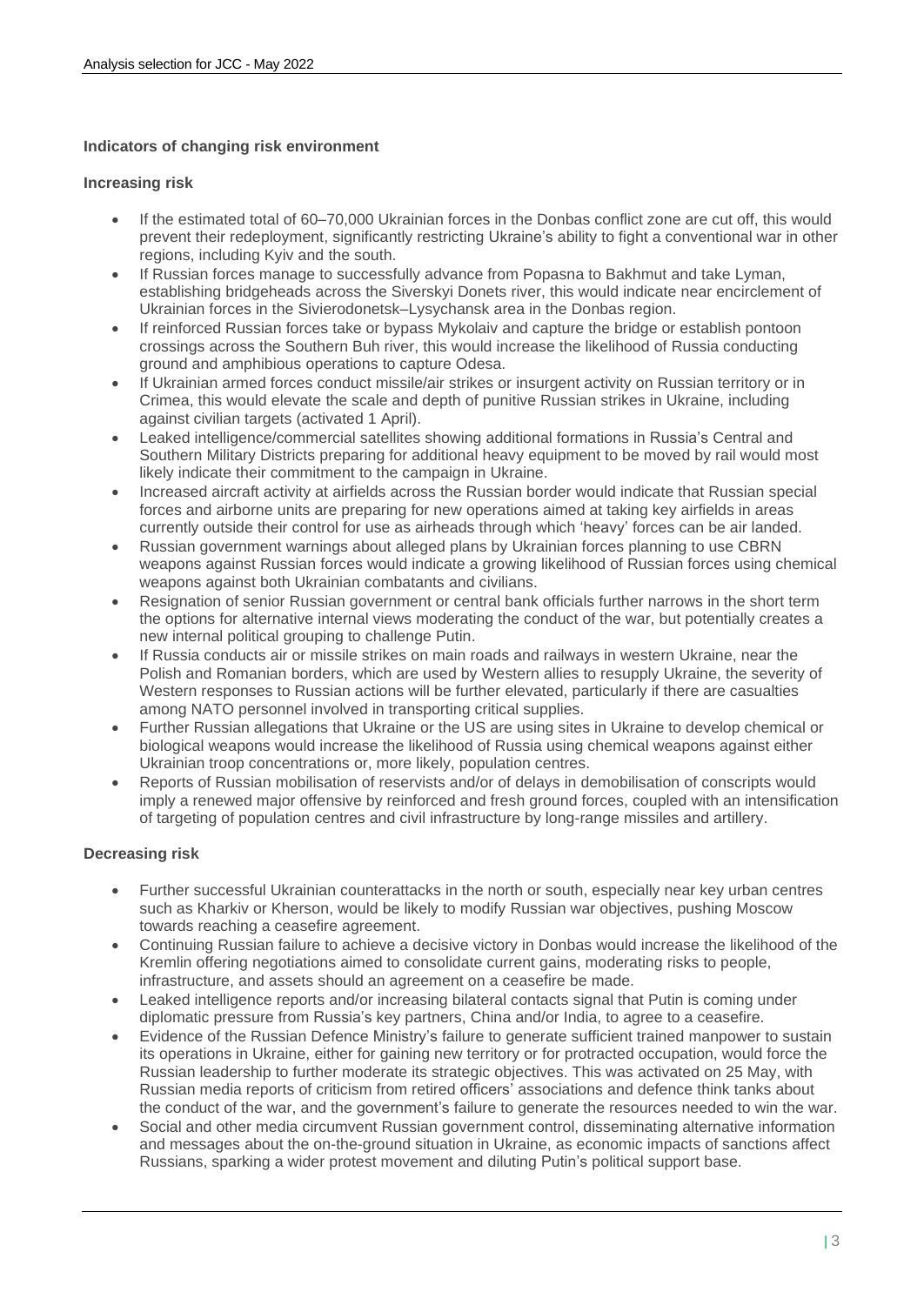• The financial value of Kremlin-aligned oligarchs' assets collapses under Western sanctions, motivating key Putin allies to press for a moderation of the current strategy in Ukraine.

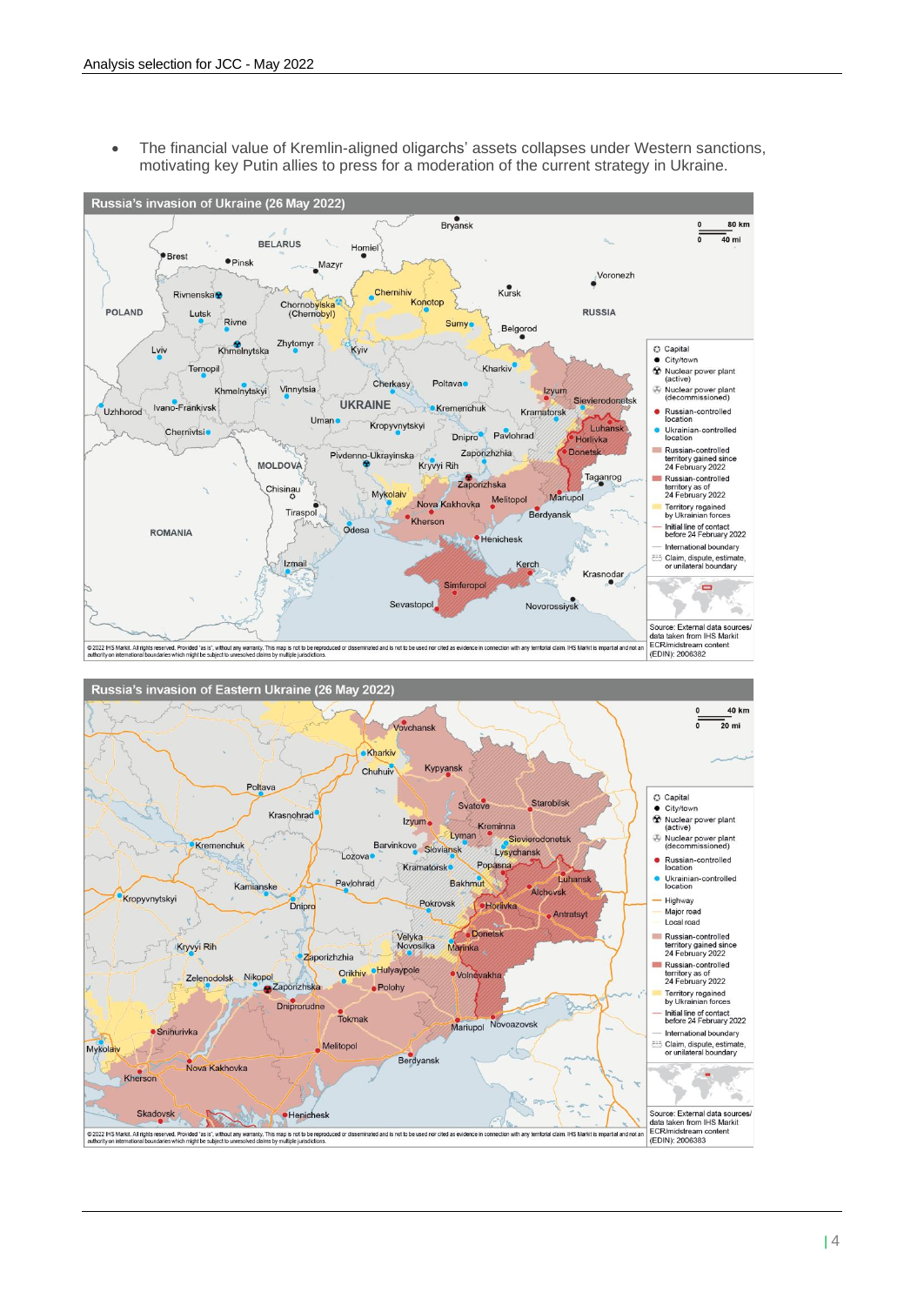# Potential Odesa–Bosphorus marine cargo corridor, if implemented, would significantly reduce risk to escorted vessels in Ukrainian EEZ

7 Jun 2022 - Country Risk | Headline Analysis

Russian daily newspaper *Izvestiya* reported on 6 June, citing sources in the Russian government, that Russia, Turkey and Ukraine had allegedly agreed to open a maritime corridor allowing Ukrainian exports, especially grain shipments, to resume between Ukraine's Odesa port and Turkey's Bosphorus strait. There has been no independent verification of this plan from other sources, including from the Ukrainian government. According to the news report, the Turkish navy would be deployed to the northwestern Black Sea to identify and remove any drifting sea mines in the proposed corridor to Odesa port, including in Ukrainian waters. The Turkish navy would escort commercial cargo vessels through waters of the Ukrainian Exclusive Economic Zone (EEZ), while the Russian navy would escort them through the de-facto Russian EEZ west of Crimea and the Turkish EEZ to the Bosphorus. The news report claimed that the proposed corridor is expected to be finalised on 8–9 June during the planned visits by Russian Defence Minister Sergei Shoigu and Foreign Minister Sergei Lavrov to Ankara.

**Significance:** Although there is no independent verification for the reported plan, the Ukrainian government has strong incentives to support it as such a cargo corridor between Odesa and the Bosphorus, if implemented, would allow Ukraine to resume some exports, most significantly of grains, by sea. Turkey is also likely to approve this plan as it would strengthen President Recep Tayyip Erdoğan's role as a key diplomatic intermediary between the West and Russia. The volume of marine cargo passing through this corridor would be limited by the ability of Turkey and Russia to provide naval escorts. Certain goods, such as agricultural exports, are therefore likely, at least initially, to be prioritised over other exports. There is no information available on whether Ukraine will be allowed to use the same route for imports. The ability of marine cargo operators to serve this route will also depend on the cost of marine war insurance; additional premiums for vessels passing through waters of the Ukrainian EEZ have risen to around 5% of the value of the ship, from 0.025% before Russia's invasion. Commercial vessels traveling through the Ukrainian EEZ with Turkish naval escorts would be at much lower risk of being targeted by Ukrainian or Russian forces, or coming into contact with drifting sea mines. There does remain, however, an elevated risk of Russian attacks or mine strikes against these commercial vessels, particularly in the de-facto Russian EEZ, which would likely be blamed on Ukraine and used as a reason to suspend shipments through the corridor. If the corridor is approved, this would also reduce the risk of Russian missile and airstrikes against Odesa port.

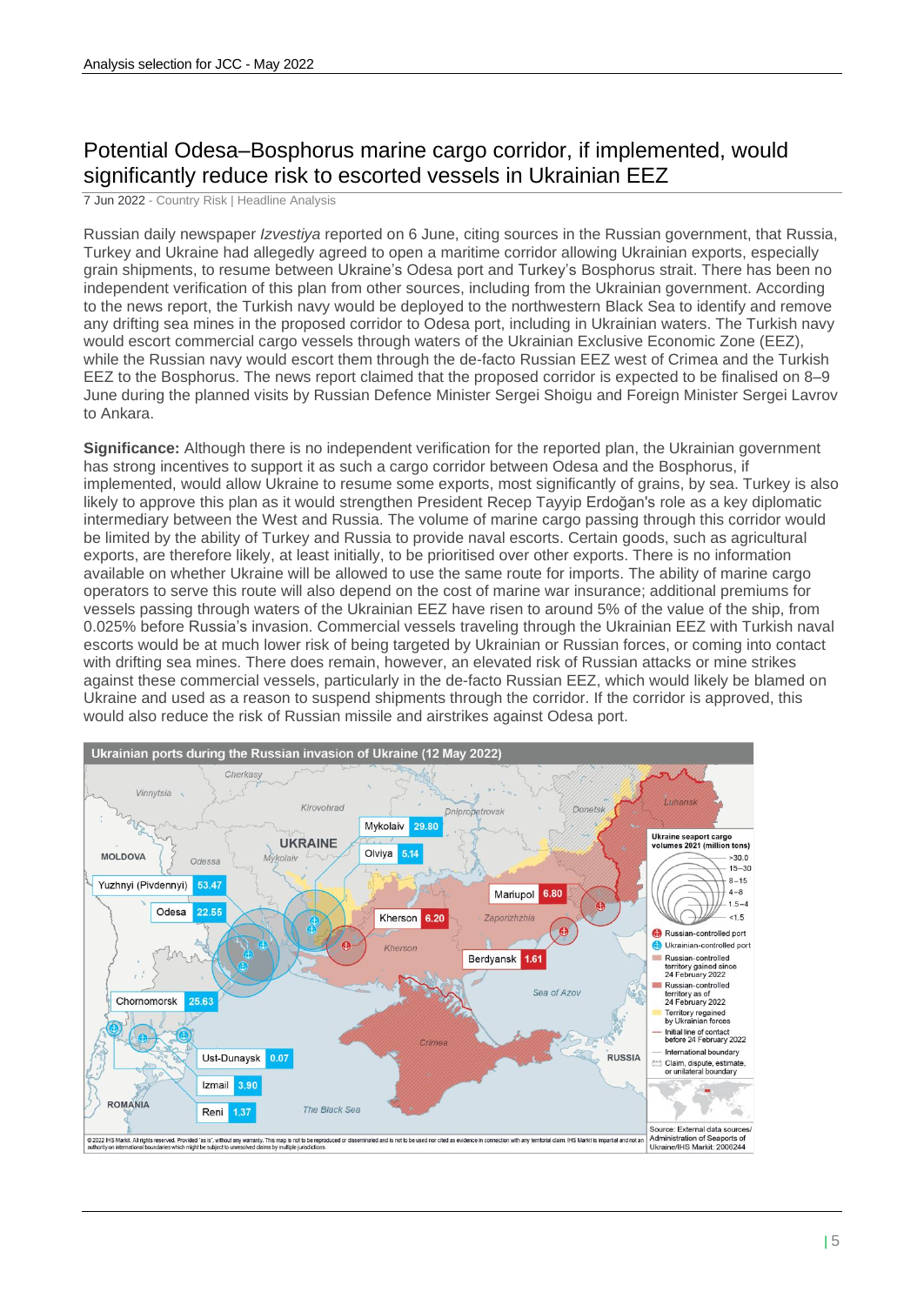# Mozambican insurgent activity spreads to Ancuabe, Quissanga, and Meluco districts after displacement from Macomia by Rwandan troops

10 Jun 2022 - Country Risk | Headline Analysis

On 8 June, at least two workers at an Australian-owned mine were killed during an attack in Ancuabe district, Cabo Delgado province. This followed a raid by Islamic State-affiliated insurgents on 5 June at Nanduli village in Ancuabe district, in which at least one person was killed. The same group is highly likely to be responsible for the 8 June attack. President Filipe Nyusi confirmed that the 5 June attack was the first in Ancuabe district since the insurgency in Cabo Delgado began. In late May and early June, there was a spate of attacks in Meluco and Quissanga districts, neighbouring the insurgents' main stronghold of Macomia district.

**Significance:** It is likely that recent insurgent activity in Ancuabe, Quissanga, and Meluco districts is a result of insurgents vacating Macomia district following the deployment of Rwandan troops there since April. IHS Markit sources state that Rwandan troops are more effective than the Mozambican troops and Southern African Development Community Mission in Mozambique (SAMIM) troops already based in Macomia. Rwandan troops are deployed in Mozambique primarily to secure the operations of the large TotalEnergies liquefied natural gas (LNG) project on the Afungi peninsula. They probably extended their area of operations southward to Macomia district because TotalEnergies' chief executive officer said that the project would not progress without a "stabilised" security situation. Rwandan troops are unlikely to significantly extend their area of operations beyond its current scope, instead focusing on securing territory necessary for TotalEnergies' return. This indicates that insurgent small arms attacks are likely to continue in heavily forested parts of Ancuabe, Meluco, and Quissanga districts where they can evade the security forces. Remote villages are likely to be attacked most frequently, but mining operations and trucks carrying goods are also established targets for the insurgents. At-risk routes include the major N380 road, which reopened in early June to cargo with military escorts after being closed for roughly three years due to the threat of attack by insurgents.

#### **Risks:** Terrorism

**Sectors or assets affected:** Cargo (ground); Defence and security forces; Individuals; UN and peacekeeping missions

## Sri Lanka's anti-government protests

17 May 2022 - Country Risk | Strategic Report

Ranil Wickremesinghe was appointed interim prime minister on 12 May after his predecessor, Mahinda Rajapaksa, resigned under pressure from intensifying nationwide protests against his government. Sri Lanka declared a temporary moratorium on its international debt liabilities on 12 April after foreign exchange reserves had reached critical levels, driving shortages of essential supplies. Despite the appointment of a new prime minister, protesters continue to demand President Gotabaya Rajapaksa's resignation, presenting an 'Extreme' risk of further violent unrest across the country.

• **Anti-government protests calling for the resignation of the Rajapaksa brothers have escalated to fighting between rival political supporters and attacks against parliamentarians.** Antigovernment unrest began in late March 2022, driven by shortages of food, fuel, gas, and medicine – a result of Sri Lanka's lack of foreign reserves that limited the government's capacity to import essential goods. Violence was localised until alleged pro-Rajapaksa supporters attacked anti-government protest sites at Galle Face and outside the Parliament building in Colombo district on 9 May, shortly after Mahinda Rajapaksa announced his resignation as prime minister. These attacks triggered an escalation that led to anti-government protesters attacking parliamentarians, their homes, and associated businesses – mostly in Colombo but also across the country. Domestic reports indicated that more than 500 people have been wounded and nine killed in violence since 9 May, including during fighting between rival political supporters. In one incident in Colombo on 9 May, a parliamentarian from the Rajapaksas' Sri Lanka Podujana Peramuna (SLPP) shot dead a protester after his vehicle was attacked, before apparently committing suicide. The escalation in violence comes despite the government's imposition of a state of emergency on 6 May, enabling the deployment of additional security forces and the imposition of widespread, geographically delineated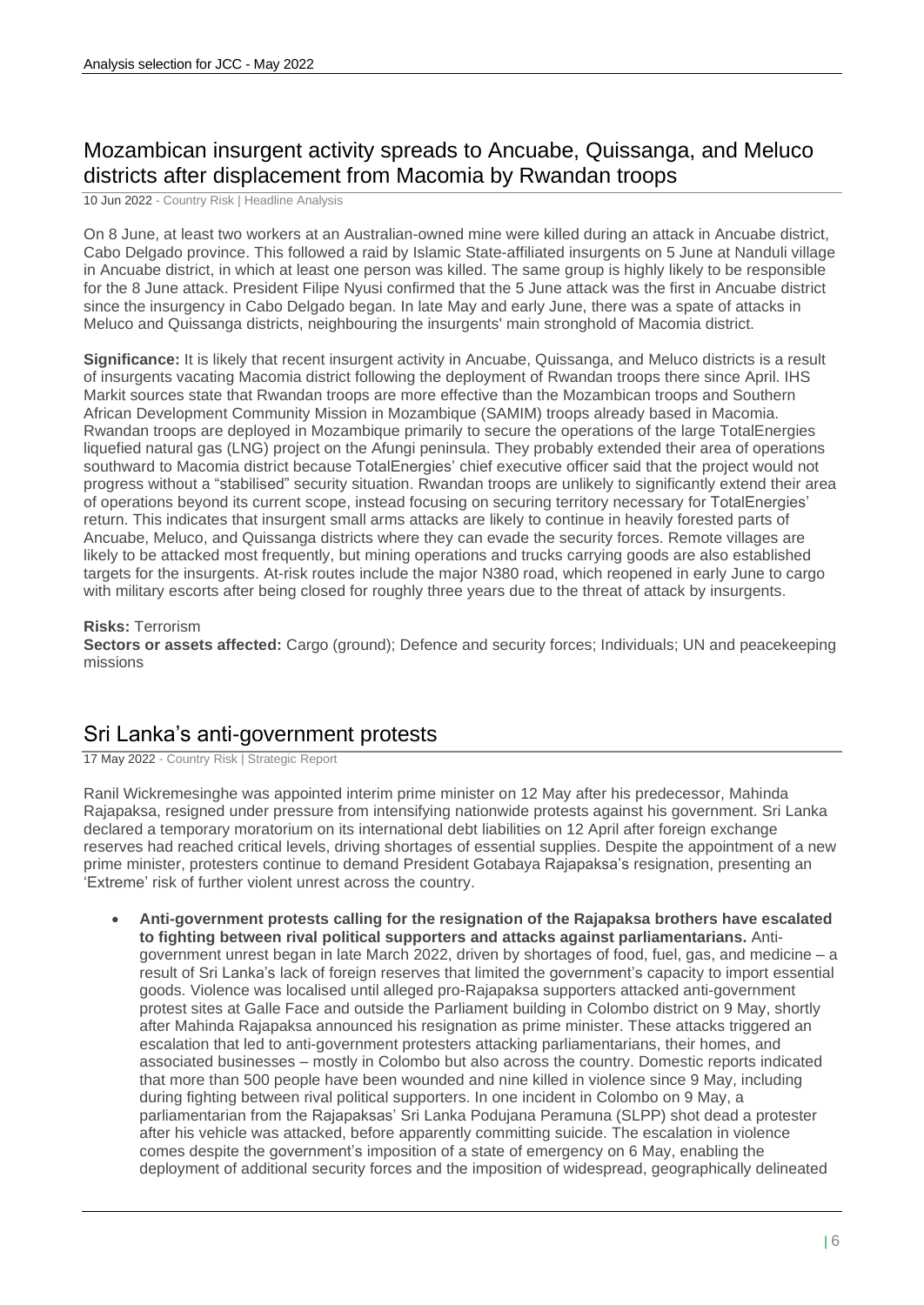curfews.

- **President Gotabaya Rajapaksa's continued reluctance to resign means that protests are likely to continue and threaten his position**. Ranil Wickremesinghe's appointment as prime minister on 12 May is part of President Gotabaya's attempt to placate protesters' demands through the formation of a unity government open to all political parties. Local reporting, corroborated by IHS Markit sources among anti-government protesters based in Sri Lanka, suggests that Wickremesinghe and his designated government have been widely rejected by protesters. This is probably because attacks against anti-government protesters, allegedly by pro-Rajapaksa supporters, have further entrenched public opinion against the president, while Wickremesinghe lost significant political capital following his last term as prime minister from 2015–18. The main opposition Samagi Jana Balawegaya (SJB), whose leader Sajith Premadasa is popular among anti-government protesters, has so far rejected President Gotabaya's invitation to join the unity government. Overall, this indicates that further violent unrest is likely in the coming weeks and months, especially if – as is likely – the impasse between the president and protesters deepens. In addition to fighting between rival protesters, this is likely to include further attacks on parliamentarians, their homes, and associated businesses (typically including local hotel chains, small manufacturing units, and local retailers) while security forces increasingly employ potentially lethal use of force. Diplomatic and international assets – such as major hotel chains – located near key protest sites in Colombo are unlikely to be targeted directly but face an increasingly high risk of collateral damage.
- **Despite the moratorium on its external debt liabilities, government finances remain insufficient to maintain essential services, increasing the likelihood of sustained anti-government protests during 2022.** Even if anti-government protesters eventually accept compromises proposed by President Gotabaya, or if he is forced to resign, Sri Lanka's weak external and fiscal position implies that shortages of essential commodities are likely to continue. Prime Minister Wickremesinghe on 16 May warned of challenging months ahead, with the country needing at least USD75 million immediately to ensure some supply of essential services, including food, electricity, and fuel. Sri Lanka's economic situation therefore suggests that supply shortages are likely to persist, driving protests and general strikes across whole sectors in the coming months, and to extend throughout the remainder of 2022. Protests will probably take place across the country but are particularly likely in Southern and Western provinces – particularly in Colombo, where thousands of protesters have gathered at Galle Face Green, near hotels and diplomatic assets, since 9 April. There is also a high risk of impromptu protests and rioting around fuel stations, food stores, pharmacies, and hospitals.
- **Broader government instability appears inevitable, hindering negotiations with the International Monetary Fund (IMF).** It is unclear whether President Gotabaya will remain in power or if a unity government would represent a sustainable solution. Persistent government instability is therefore likely, indicating a delay to negotiations for debt restructuring with creditors including bondholders, and for an IMF programme. Despite initial reluctance to engage the IMF, driven by the Rajapaksas' historical hostility towards the West, the leadership now appears to perceive a fresh programme as key to its strategy of bolstering fiscal and debt sustainability. Wickremesinghe's appointment as prime minister is positive in this respect, as his previous tenures in power have shown strong political will to engage the IMF and more broadly, with the West.
- **An IMF programme would improve government and economic stability, but would exacerbate tax and state contract alteration risks in Sri Lanka.** The IMF's approach towards imposing austerity measures in its programmes in emerging-market countries appears to have softened, largely because of its desire to avoid triggering social unrest and a public backlash against incumbent governments. While this might limit the stringency of IMF conditionality in Sri Lanka's proposed programme, the IMF is likely to seek the restoration of previously agreed increases in value-added tax (VAT) that were withdrawn after President Gotabaya came to power in 2019, and it has also stated in its latest Article IV report that income tax should be increased. The severe pressure on government finances and the likely requirement for austerity measures indicate the likelihood of cuts in budget expenditure, increasing the risk of the government postponing or cancelling state contracts. Chinese infrastructure projects have faced significant domestic criticism and would be vulnerable to scrutiny during broader state cost cutting. The government is also likely to attempt to increase tax revenues, increasing the fiscal burden on the private sector. Parliament had already passed legislation in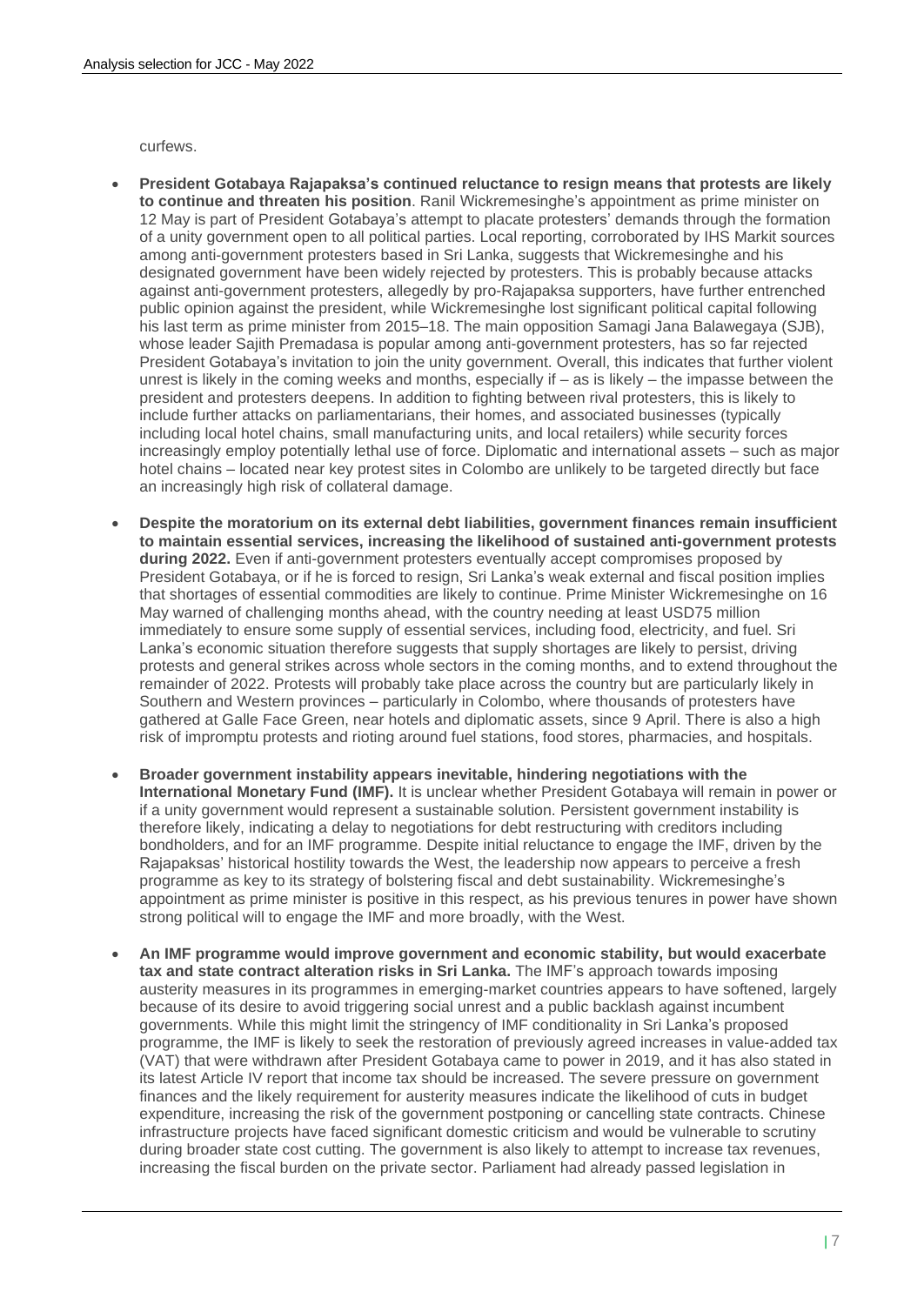February 2022 that imposed a 25% retrospective 'surcharge tax' on groups of companies, partnerships, and individuals earning more than LKR2.0 billion (USD6.2 million).

#### **Indicators of changing risk environment**

#### **Increasing risk**

- Further deployment of the military to contain unrest would indicate an increasingly likely lethal use of force by security forces, increasing the risk of fatal confrontations with protesters.
- Protesters' explicit rejection of a unity government as a compromise would increase the risk of continued protests and political uncertainty, hindering orderly debt renegotiation.

#### **Decreasing risk**

- Buddhist clergy support for a unity government would encourage protesters to accept the administration's proposal and conclude or reduce protests.
- Further lines of credit from India and China would reduce short-term food and electricity shortages, reducing the protest risk.

## US president's expression of support for Taiwan exacerbates risk of unintended escalation, but all-out war unlikely

24 May 2022 - Country Risk | Headline Analysis

US President Joe Biden on 23 May unilaterally expressed a verbal commitment to defend Taiwan militarily during a summit with Japanese Prime Minister Fumio Kishida. Biden's comments followed announcements that the US administration would take a more active role in crafting Taiwan's defence policy and weapons procurement, as well as previous comments made in October and August 2021 indicating that the United States would respond militarily to an invasion of Taiwan by mainland China.

- **While full military conflict between mainland China and Taiwan remains unlikely in the next year, the consequences of Biden's comments are in line with incrementally increasing war risks in and around the Taiwan Strait.** Although the White House later clarified that the US still subscribes to the existing One China Policy and the Taiwan Relations Act (TRA), at a minimum the statement demonstrates Biden's intention to defend Taiwan in the event of an attack. The comments – even if they do not represent an official change in US foreign policy – will fuel Beijing's perception of a confrontational US posture over Taiwan. Mainland China's Foreign Minister Wang Wenbin expressed "strong dissatisfaction" with Biden's remark, commenting that "on issues touching on China's core interests of sovereignty and territorial integrity, China has no room for compromise or concession." While Biden's comments do not cross any of Beijing's "red lines" – including the presence of foreign soldiers in Taiwan or a declaration of Taiwan's independence – they will reinforce mainland China's resolve to exercise its perceived rights to undertake further incursions by the People's Liberation Army Air Force in Taiwan's self-proclaimed Air Defense Identification Zone (ADIZ), increasing the risk of unintended military escalation affecting both sides. At the same time, the US Navy is likely to continue, and even intensify, Taiwan Strait transit exercises – also raising the risk of maritime incidents between the two countries' navies that would similarly widen the prospect unintended escalation.
- **Both the US Biden administration and Taiwan's Ministry of Defence (MOD) have committed to a "porcupine" defence strategy, indicating closer US–Taiwan security co-operation within the existing TRA framework and affecting future defence procurement.** The US State Department announced on 14 May that it would no longer authorise the sale of defence equipment to Taiwan that does not contribute to the island's "asymmetrical defense", indicating that the US wants Taiwan to adopt a defensive strategy focused entirely on repelling a mainland Chinese military invasion, modelled on the US strategy developed to support Ukraine's defences. The announcement and subsequent cancellation of a USD1-billion order for Seahawk helicopters prompted complaints from the Taiwan–US Business Council and the American Chamber of Commerce in Taiwan. On 18 May,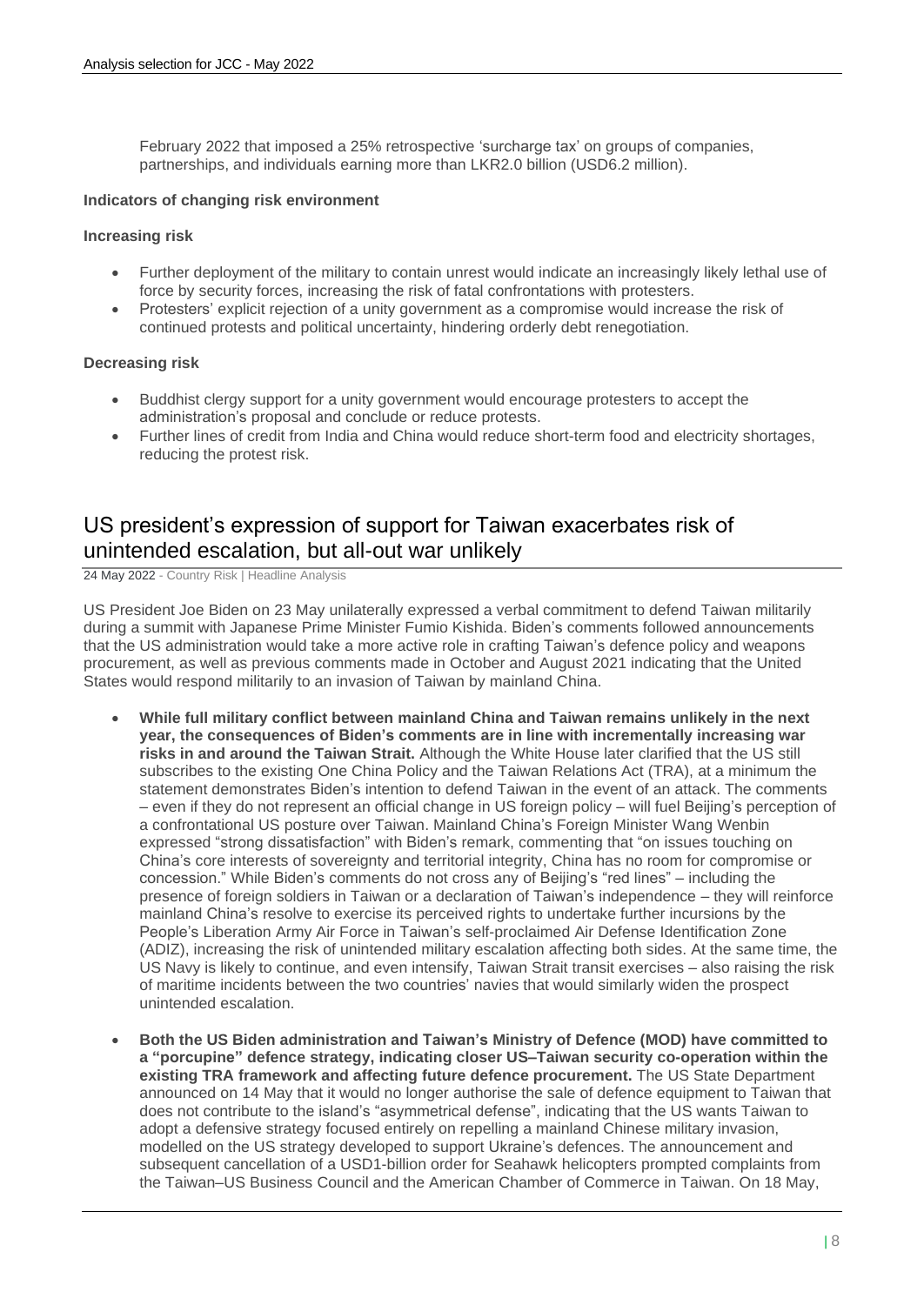officials from Taiwan's MOD issued a statement mirroring the US State Department's position, indicating that future weapons procurement would be "based on need", according to Taiwan's asymmetrical defence strategy, and would not be influenced by business groups or "individual arms dealers". Future weapons sales are likely to prioritise an expedited delivery schedule and focus on stockpiling large quantities of uncrewed aerial vehicles (UAVs), anti-tank guided weapons, and seamines, while sales of more complex and offensive weapons systems – such as helicopters, aircraft, or main battle tanks – are likely to be amended, delayed, or cancelled by the US. While the Biden administration has indicated a greater interest in crafting Taiwan's defence strategy compared with its predecessors, its actions are still consistent with the framework provided by the TRA that has guided US–Taiwan relations since 1979, and which commits the US to providing Taiwan with defensive weapons based on US threat assessments.

• **Biden's repeated verbal commitments to defend Taiwan are unlikely to encourage Taiwan's ruling Democratic Progressive Party (DPP) government to adopt a more aggressive "proindependence" position.** Following Biden's 24 May statement, officials from Taiwan's Ministry of Foreign Affairs downplayed its significance, thanking Biden for his support and affirming Taiwan's commitment to improving its defensive capabilities. The tepid response from the DPP government reflects its commitment to maintain the Taiwan–mainland China status quo instead of pursuing de jure independence. This was reaffirmed as recently as October 2021 by President Tsai Ing-wen during her National Day address and was previously outlined by Tsai during a January 2020 interview, in which she stated, "We have no need to declare ourselves an independent state."

### **Indicators of changing risk environment**

#### **Increasing risk**

- Electoral gains for the DPP in Taiwan's 2022 midterms or the 2024 general election would foreclose the opportunity for a KMT-mediated normalisation of relations with mainland China, as occurred under the previous Ma Ying-jeou government, and would be likely to worsen cross-strait relations.
- Increased diplomatic or military support for Taiwan from neighbouring countries, primarily Japan, South Korea, and Australia, would indicate greater alignment in the Indo-Pacific on an overall security approach to Taiwan and lead to greater risks of escalation and naval altercations.
- Taiwan's inclusion, even as an observer, in more Indo-Pacific initiatives such as security dialogues, working groups of the Quadrilateral Framework (Quad), military exercises led by Quad members, and/or Rim of the Pacific Exercises (RIMPAC) would indicate increasing international support for Taiwan, thus worsening relations between mainland China and Taiwan and the other participating countries.

### **Decreasing risk**

• The Biden administration's decision to ease import tariffs placed on mainland China since the previous administration of former president Donald Trump would indicate improving US–mainland China relations and reduced motivation for raising the public profile of US–Taiwan ties.

## Former Pakistani PM's attempt to force elections will drive violent unrest in Islamabad, Lahore, and Karachi

26 May 2022 - Country Risk | Headline Analysis

Former prime minister and leader of the opposition Pakistan Tehreek-e-Insaf (PTI) party, Imran Khan, led a "long march" to the capital Islamabad on 25 May to force the government to hold early elections. Thousands of PTI supporters joined the march from various locations in the country, including Lahore and Peshawar. Khan and his PTI-led government were ousted from power in April 2022 after a no-confidence motion in parliament organised by a coalition of parties opposed to the PTI, leading to the formation of a government led by the Pakistan Muslim League–Nawaz (PML-N). Ahead of the march, the PML-N government directed local police and the military to increase security in the capital and deploy ad hoc barricades using cargo containers along key highways to Islamabad from Lahore and Peshawar to prevent protesters from gathering. Local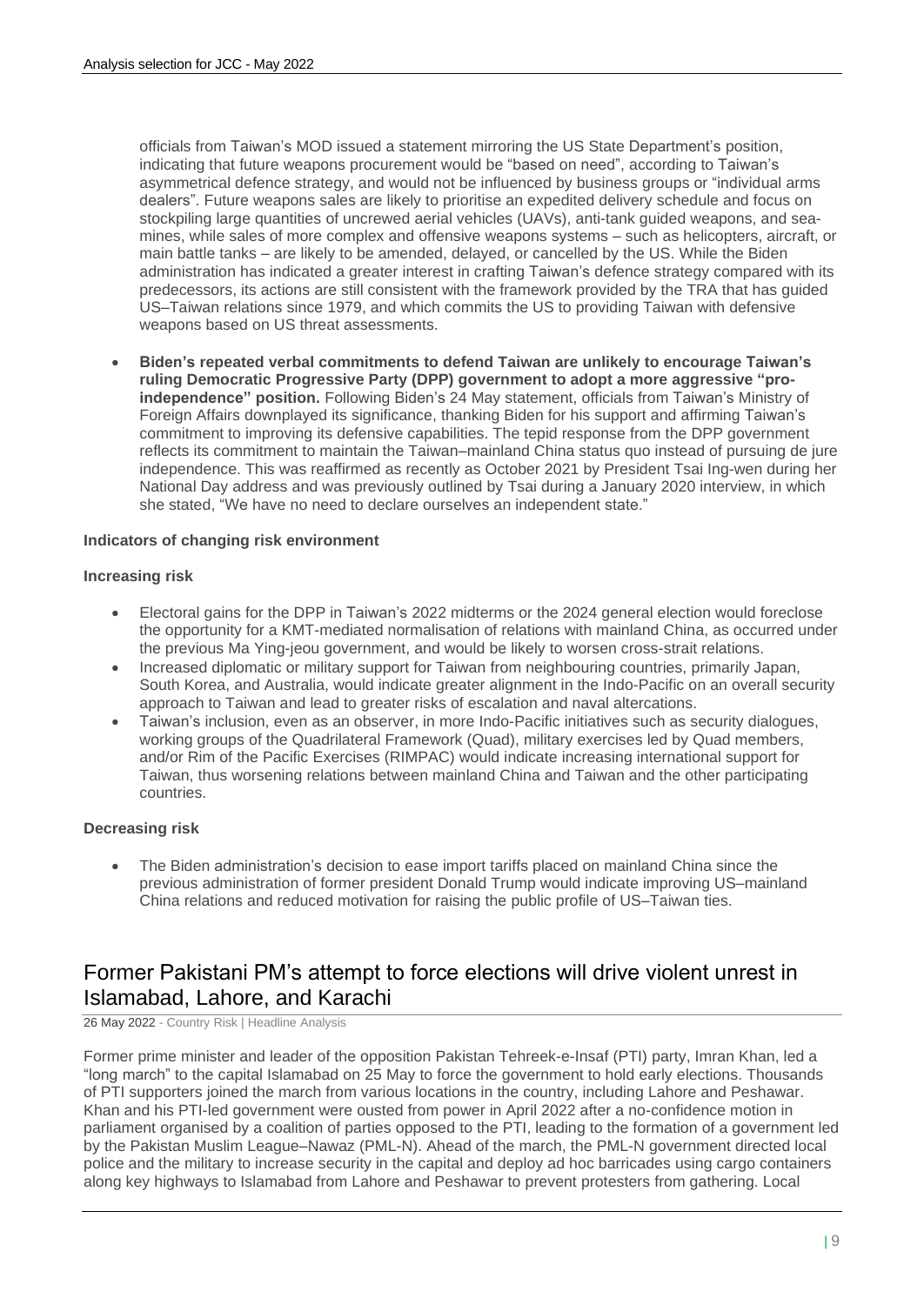media reported widespread fighting between PTI supporters and security forces throughout the day, with security forces using tear gas to disperse protesters, particularly in Lahore. According to the PTI, at least five of its supporters were killed. Although Khan had initially planned for his supporters to hold an indefinite sit-in at D-Chowk in Islamabad, near the capital's diplomatic areas, he announced on 26 May that he was suspending the protest for six days, but warned that the sit-in would resume if the PML-N government failed to announce early elections (parliament's term is set to expire in mid-2023).

**Significance:** The widespread use of force by security forces indicates that the likelihood of the government accepting Khan's demands is low, notably because of the enmity between the PTI and the PML-N. This carries a very high risk of protests by Khan and the PTI resuming over the next week, leading to further fighting between PTI supporters and security forces, particularly in Islamabad, Lahore, Karachi, and Peshawar. It is likely that Khan's protest would be sustained for weeks, and potentially months, if the government remains entrenched in its position, exacerbating the risk of violent confrontations. However, the likelihood of the PML-N government resigning would increase should the military intervene to broker a compromise. The military's impetus to do so would increase if policy paralysis around unpopular economic reforms demanded by the International Monetary Fund (IMF) – including reduced fuel subsidies – continue. Continued IMF assistance is crucial in the context of Pakistan's declining foreign exchange reserves and upcoming debt repayments. If the government resigns, an interim neutral government would take charge to oversee elections within three months, as per Pakistan's constitution.

**Risks:** Government instability; Protests and riots **Sectors or assets affected:** All

## Ongoing security operation in Ethiopia's Amhara region likely to increase frequency of anti-government protests, militia violence, banditry

30 May 2022 - Country Risk | Headline Analysis

Ethiopia's Amhara Regional State Peace and Security Bureau chief Desalegn Tassew announced on 23 May the arrest of 4,552 suspects who authorities allege have attempted to "destabilise the region", including members of the regional security forces. There have also been unconfirmed reports of fatalities in Motta, East Gojjam zone, when security forces attempting to disarm and detain Fano militia members were met with hostile protests by the local population and allegedly opened fire on the crowds. Motta was the site of a previous deadly confrontation between Fano elements and Amhara security forces, escalating from an attempted arrest, on 6 March 2022. The Ethiopian government used the 'Fano' informal ethnic Amhara militias to fight the insurgent Tigray Defence Forces (TDF) armed group during 2021. Amhara Regional President Yilkal Kefale has stated that his administration has "no intentions of disarming or attacking Fano".

**Significance:** The ongoing mass arrests in Amhara region probably are intended to facilitate the restructuring, disarmament, and demobilisation of the Fano militias. The Ethiopian national government regards dismantling, restructuring, or disarming "irregular security forces" as a security priority, and our sources indicate that the Fano militias are very likely the priority target of this. These efforts will likely trigger sporadic but increasingly frequent fighting with security forces, protests, and increasing rural banditry. Elements of the Fano militias are very likely to resist violently, and to receive support from parts of the local Amhara population. Consequently, incidents of exchanges of small-arms fire between security forces carrying out enforcement operations and Fano elements will likely become more frequent, as will protests escalating to violence between civilian crowds and security forces. Resisting Fano elements are also likely to engage increasingly in banditry in rural areas of Amhara region as an alternative source of funds, including along major roads, posing death, injury, and robbery risks to road travellers. Successful dismantling or disarming of Fano militias in southern Amhara region would decrease the frequency of currently sporadic raids by these elements into northern Oromia region, which largely target local civilians and Oromo militias.

**Risks:** Protests and riots; Terrorism; Civil war; Death and injury **Sectors or assets affected:** All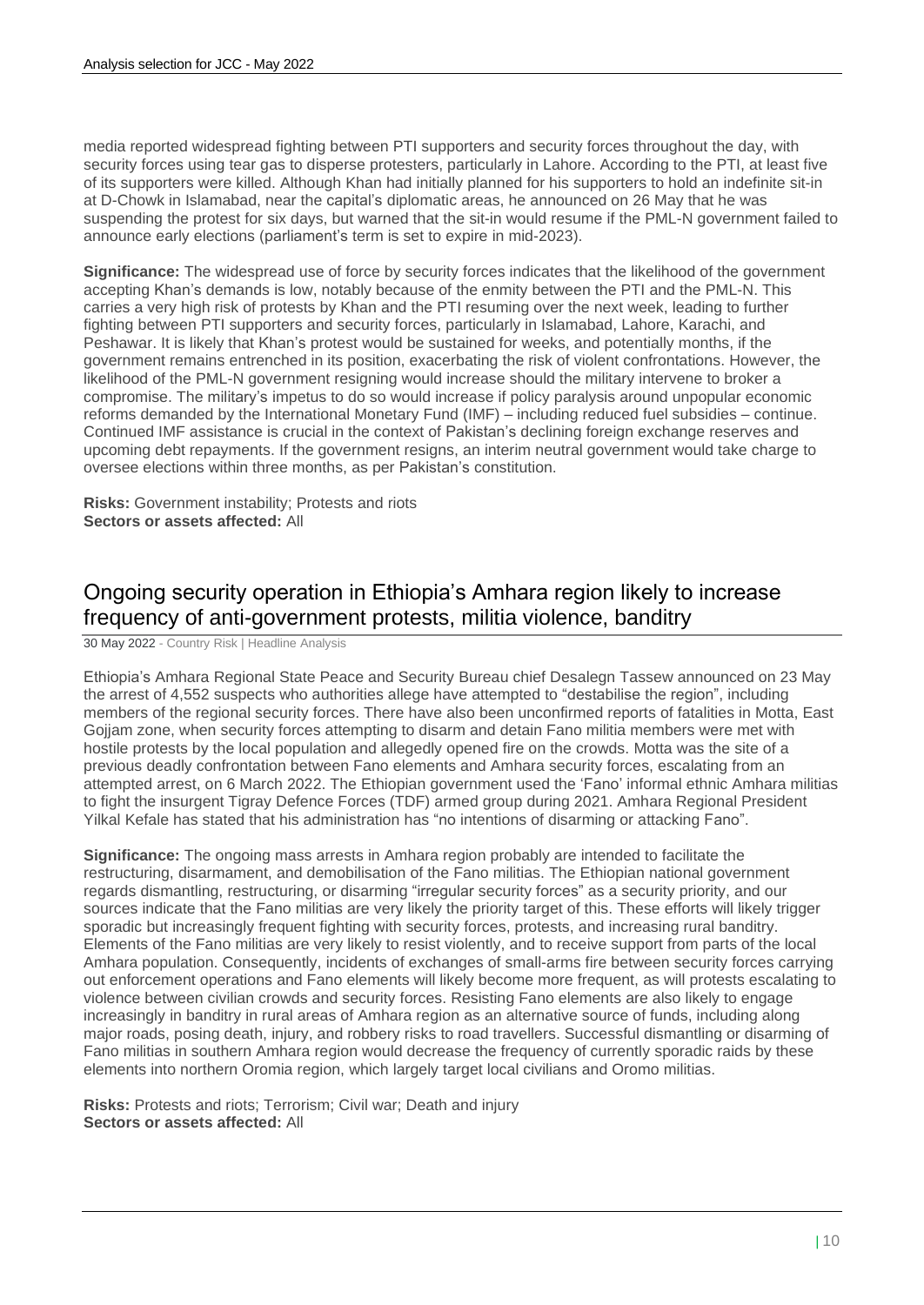# Attempted disruption of Libyan oil production and export likely to increase in frequency as political impasse extends

25 May 2022 - Country Risk | Headline Analysis

On 19 May 2022, Government of National Stability (GNS)-affiliated protesters held a demonstration at the Hariga oil terminal in protest against the export of oil to the United Kingdom by a tanker operated by Ridgebury. Several media sources reported that shots were fired in the vicinity of the port at the time of the protests but details of intent are unclear. No damage was reported to the port or the tanker as a result of the protest and reported shooting. GNS-backed protesters have launched a series of demonstrations since April 2022 demanding the resignation of the Tripoli-based Government of National Unity (GNU). A number of these have been held at oil fields including El-Feel, Abuatufol, Al-Intisar, Anakhla and Nafura, and Al-Sharara. Force Majeure was declared at these facilities as well as Marsa el-Brega and Zuwaitina oil export terminals due to the disruption in supply, and in most cases lasted several weeks. The protests are occurring as a result of a dispute over how and when to conduct presidential elections, delayed since December 2020. Negotiations between the High Council of State and House of Representatives are currently being held in Cairo and the UN has sponsored a plan to hold elections in December 2022. The GNS has proposed delaying elections until 2023 and governing alone until then.

**Significance:** The electoral dispute is unlikely to be resolved for several months as negotiations in Cairo continue. The dispute will be prolonged until at least the end of the year if the GNS continues to object to UNbacked elections, despite broad backing from other stakeholders. Disruption to oil production and export, as a tool of exerting political pressure on the GNU, is likely to increase the longer the matter remains unresolved. GNS-affiliated protests are likely to involve road and facility blockades, as well as sit-ins. As the LNA draws important sources of funding from oil revenues, and its GNS allies are keen to showcase themselves as legitimate political representatives, it is unlikely that full military action or attributable attacks would target oil facilities. From the ceasefire signed in December 2020 up until 19 May 2022, the GNS and its LNA allies refrained from disruptions targeting tankers carrying oil on behalf of the National Oil Company (NOC), from which they depend on as an important source of funding. This was likely in response to GNS Prime Minister Fathi Bashagha's failed attempt on 17 May 2022 to take over the city of Tripoli. Although it is unlikely that full military action or attributable attacks would target oil facilities, the increased protests signify a higher tolerance on the part of the GNS/LNA to funding disruptions as they attempt to increase their political sway.

**Risks:** Civil war; Protests and riots

**Sectors or assets affected:** Maritime transport; Oil and gas

## Ecuadorian indigenous organisation CONAIE announces nationwide protests in June, threatening increased supply chain disruption and property damage

26 May 2022 - Country Risk | Headline Analysis

As President Guillermo Lasso was giving Ecuador's yearly national address on 24 May, Leonidas Iza, leader of Ecuadorian umbrella indigenous organisation, the Confederation of Indigenous Nationalities of Ecuador (Confederación de Nacionalidades Indígenas del Ecuador: CONAIE), gave an address criticising government policies and inaction on social issues affecting indigenous communities. During the speech, Iza announced that CONAIE will call for nationwide protests over the issues from 13 June. Legislators from political party Pachakutik, the political branch of CONAIE, attended Iza's speech rather than Lasso's. The Opposition party Union for Hope (Unión por la Esperanza: UNES), which holds the largest bloc in Ecuador's National Assembly, and over half of other opposition legislators also did not attend Lasso's speech. Lasso has been blocked from passing legislation as his party holds only 17 out of 137 seats in Ecuador's National Assembly.

**Significance:** The timing of Iza's address was likely to have been designed to weaken the president's address, and the attendance of some Pachakutik legislators at Iza's address rather than Lasso's indicates a growing rejection of the political process. Divisions within Pachakutik mean that CONAIE is becoming the stronger of the two branches of the organisation, with the organisation opting for protest action instead of seeking to achieve its aims in the National Assembly. CONAIE has significant mobilisation power and calls for protests are likely to gain support from unions, student organisations, and the wider public. The delay of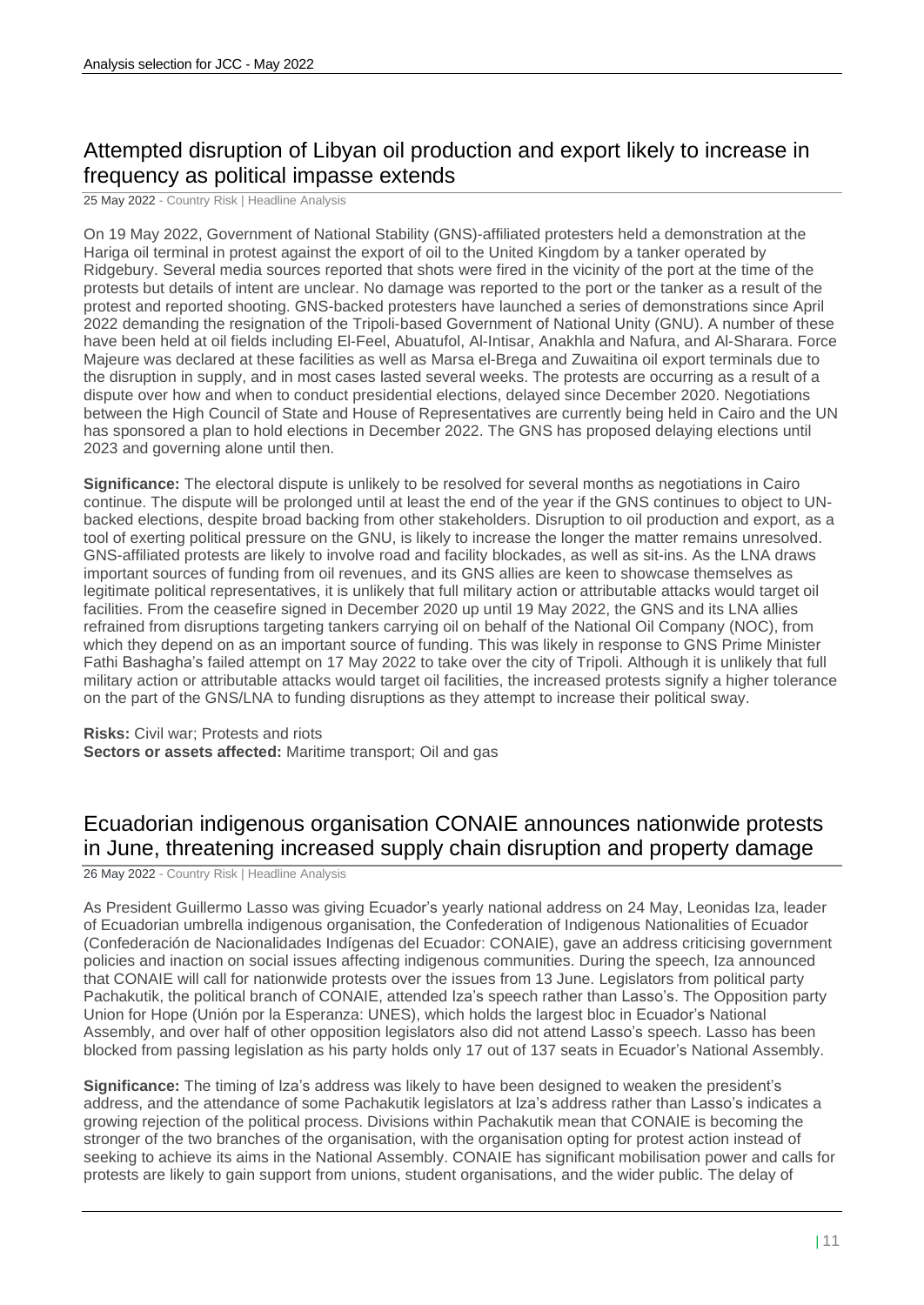nearly three weeks between the announcement and the start of protests suggests that CONAIE is likely to seek co-ordination with other groups, increasing the risk of larger scale disruption, potentially triggering supply chain disruption lasting for up to a week at a time. Protests are likely to involve roadblocks in urban centres and on major intercity roads. Widespread violence is unlikely, although there is an elevated risk of localised confrontations between protesters and security forces, with security forces being likely to use tear gas to disperse large gatherings and protesters burning debris and throwing projectiles. If Lasso introduces new measures or seeks to pass unpopular proposed legislation by decree before 13 June, it would trigger more widespread violence and increase the risk of looting and arson during protests, affecting small businesses, including pharmacies and petrol stations.

**Risks:** Government instability; Protests and riots; Property damage **Sectors or assets affected:** All, particularly Ground cargo

# Fuel shortages likely to widen in Mexico, prompting high risk of transportsector protests and export disruption

25 May 2022 - Country Risk | Headline Analysis

Unionised taxi drivers in Mexico reported on 17 May that up to 100 petrol stations across Nuevo León state were facing fuel shortages. By 21 May, local media also reported petrol and diesel shortages at several stations in Aguascalientes and Jalisco states. In response to these reports, the National Organisation of Petrol Distributors (Organización Nacional de Expendedores de Petróleo: ONEXPO) claimed that the cause was an artificial increase in demand by retailers on state-owned company Pemex, resulting in resupply problems. According to ONEXPO, several stations were trying to fill up their spare storage capacity to protect themselves from potential scarcity as private fuel imports are declining, and more petrol stations are turning to Pemex for procurement.

**Significance:** President Andrés Manuel López Obrador (AMLO) has given a commitment that despite rising international energy prices, domestic fuel prices will not increase. To honour this commitment, the government ceased collecting USD0.25 per litre tax on fuels and also added a subsidy of about USD0.25 per litre. When buying from private fuel importers, filling stations must absorb the cost of subsidy temporarily and have it refunded later by the government as a tax credit. This, together with the AMLO administration's policy direction of strengthening the state energy sector, which has severely restricted the issuance of new fuel import permits to private firms, increases incentives for stations to shift to Pemex for fuel procurement. If purchasing from Pemex, retailers pay for the fuel at already subsidised prices. Further attempts by retailers to take up spare fuel storage capacity and turn to Pemex would exacerbate pressure on its logistical capabilities and increase the risk of widespread shortages. The states that are most likely to face supply disruption given recent precedents and market share distribution between Pemex and private importers include Baja California, Guanajuato, Aguascalientes, Jalisco, and Nuevo León. Border cities in Baja California face particularly high petrol shortage risks since US-based consumers commonly cross into Mexico to take advantage of the lower prices. Where shortages develop, it would increase the likelihood of localised protests, probably by taxi drivers or delivery company workers. Diesel shortages, for their part, would also increase risks of export disruption by causing up to one-day delay in cargo deliveries, given the wider use of diesel in the ground cargo sector.

**Risks:** Supply chain; Protests and riots **Sectors or assets affected:** Oil and gas; Ground; Transport

## Probable further Uruguayan port strikes to cause severe disruption to cargo movement in one-to-three-month outlook

23 May 2022 - Country Risk | Headline Analysis

Uruguay's Trade Union of Port Workers (Sindicato Único de Trabajadores Portuarios y Ramas Afines: SUPRA) staged a third 24-hour strike in the Port of Montevideo on 17 and 18 May. SUPRA has to date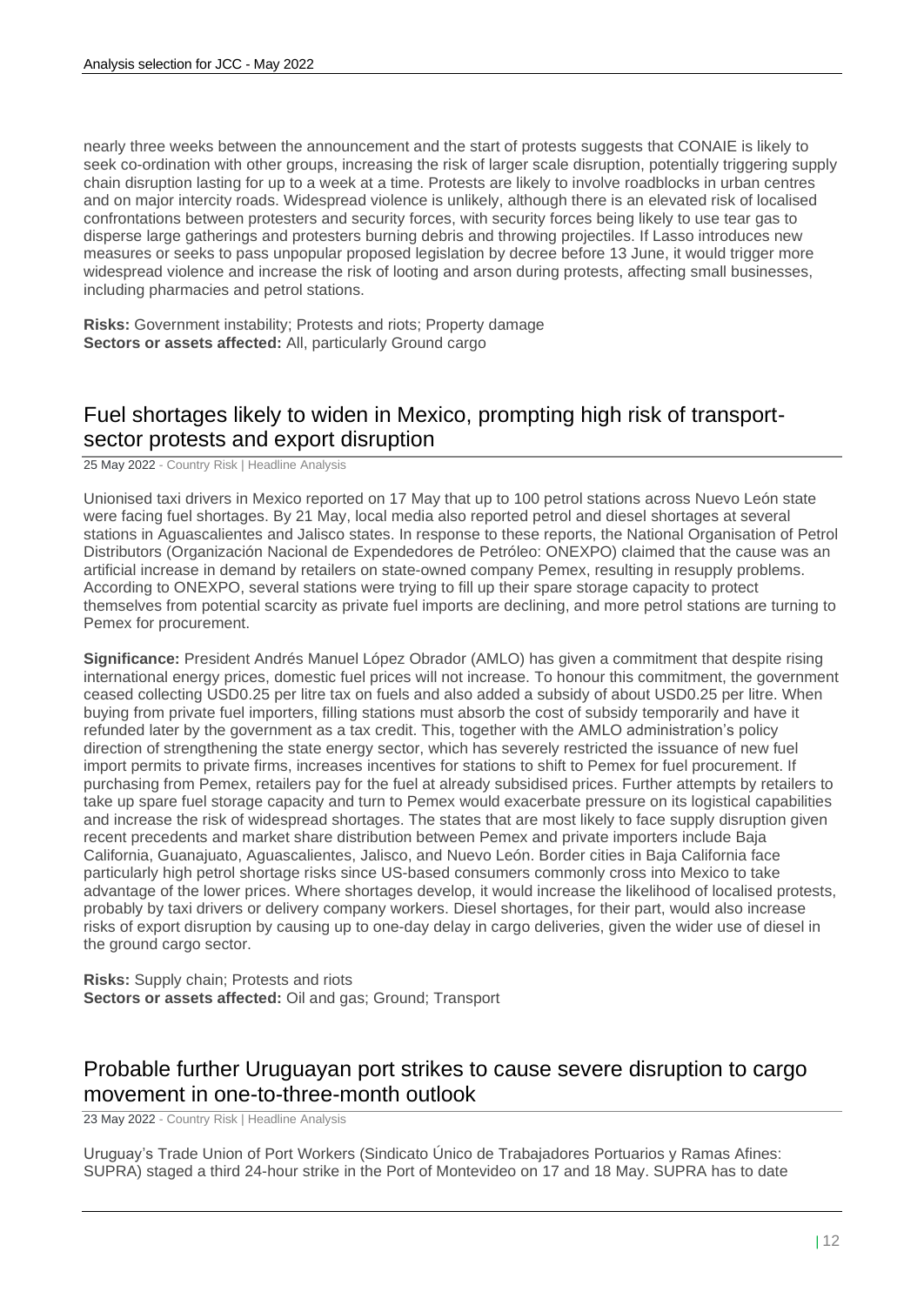carried out strikes on 9 ,10, 12, and 13 May, and has expressed its intent to carry out another 72-hour strike in the coming weeks. The strikes are in response to an announcement made on 3 May by Montecon, the main operator of the Port of Montevideo, of its plan to dismiss 150 workers by the end of May. The decision was reportedly made following its financial losses, which the company said were a result of a 2021 government decree that gave operational priority in the Port of Montevideo to the Cuenca del Plata container terminal (TCP), which is partially owned by Katoen Natie.

**Significance:** Further strikes are probable in the one-to-three-month outlook given the likely failure of the parties involved to reach an agreement in the coming month. Montecon is unlikely to back down from its decision to dismiss the employees, as the 2021 government decree has resulted in Montecon losing 180,000 container movements each year, leading to financial losses that, according to the company, make current employee numbers unsustainable. The government has offered special unemployment benefits beyond the standard to those dismissed and the absorption of some of the workers by the TCP. The proposal, however, has been rejected by SUPRA, which has demanded that no employees be dismissed. Further strike actions are therefore likely, probably carried out for one to three days at a time and disrupting imports and exports, particularly pharmaceuticals, meat, dairy, grains, and cereals, which are handled by Montecon. Significantly longer delays are unlikely as only Montecon workers are striking. However, given that Montecon is one of the largest operators in the Port of Montevideo, other companies are unlikely to completely make up for the reduction in movement of goods; an estimated 70% of imports and 60% of exports pass through the port of Montevideo.

**Risks:** Labour strikes **Sectors or assets affected**: Ports; Maritime trade

## Bolivian maize shortages raise protest risk in Santa Cruz department and customs delays at Peruvian border

18 May 2022 - Country Risk | Headline Analysis

Several mayors from southern Santa Cruz department in Bolivia stated on 16 May that local agricultural producers had lost up to 95% of their maize crops after cold temperatures added to severe drought. The president of the maize and sorghum producers' association, Mario Moreno, said on 8 May that Charagua, Gutiérrez, Lagunillas, and Yacuiba (Tarija) municipalities normally produce around 600,000 tonnes of maize per year, but that for this year, only 200,000 tonnes are expected: the area supplies around 50% of the maize crops for national consumption. Local producers and mayors have declared the situation an emergency, pointing to closures of farms and chicken production sites caused by the lack of maize to feed animals, and are asking for government intervention and loans. Some livestock producers are requesting emergency imports of genetically modified maize, which is currently banned. However, the government has denied that there are insufficient supplies of maize, with several ministers attributing the problem to price speculation and accusing large business owners or intermediaries of hiding maize crops to restrict supply.

**Significance:** While the government continues to refuse financial support for affected producers or dialogue with firms demanding access to grain supplies, farms and medium-sized food production sites are likely to continue to close in affected areas, increasing unemployment and protest risks in Santa Cruz department, an opposition stronghold. If they continue, maize shortages will exacerbate rising food prices and related shortages of milk, chicken, and pork products, increasing protest risk nationally in the coming months. Such protests are likely to involve roadblocks in urban centres and on inter-city routes, causing disruption for up to several days, although widespread violence remains unlikely. The general manager of the Association of Producers of Oilseeds and Wheat has previously highlighted a trend of decreasing crop yield, as a result of climate factors, which will threaten food security and lead to further price increases. Over the next six months, however, the government's accusations towards the private sector of creating the shortages are likely to damage their future mutual co-operation, as well as with local government officials in Santa Cruz and Tarija departments. Importers and exporters should also expect delays at customs along the border with Peru in the coming weeks, particularly at Desaguadero, because of increased checks on goods in transit to prevent producers from smuggling maize crops to secure higher prices in neighbouring countries.